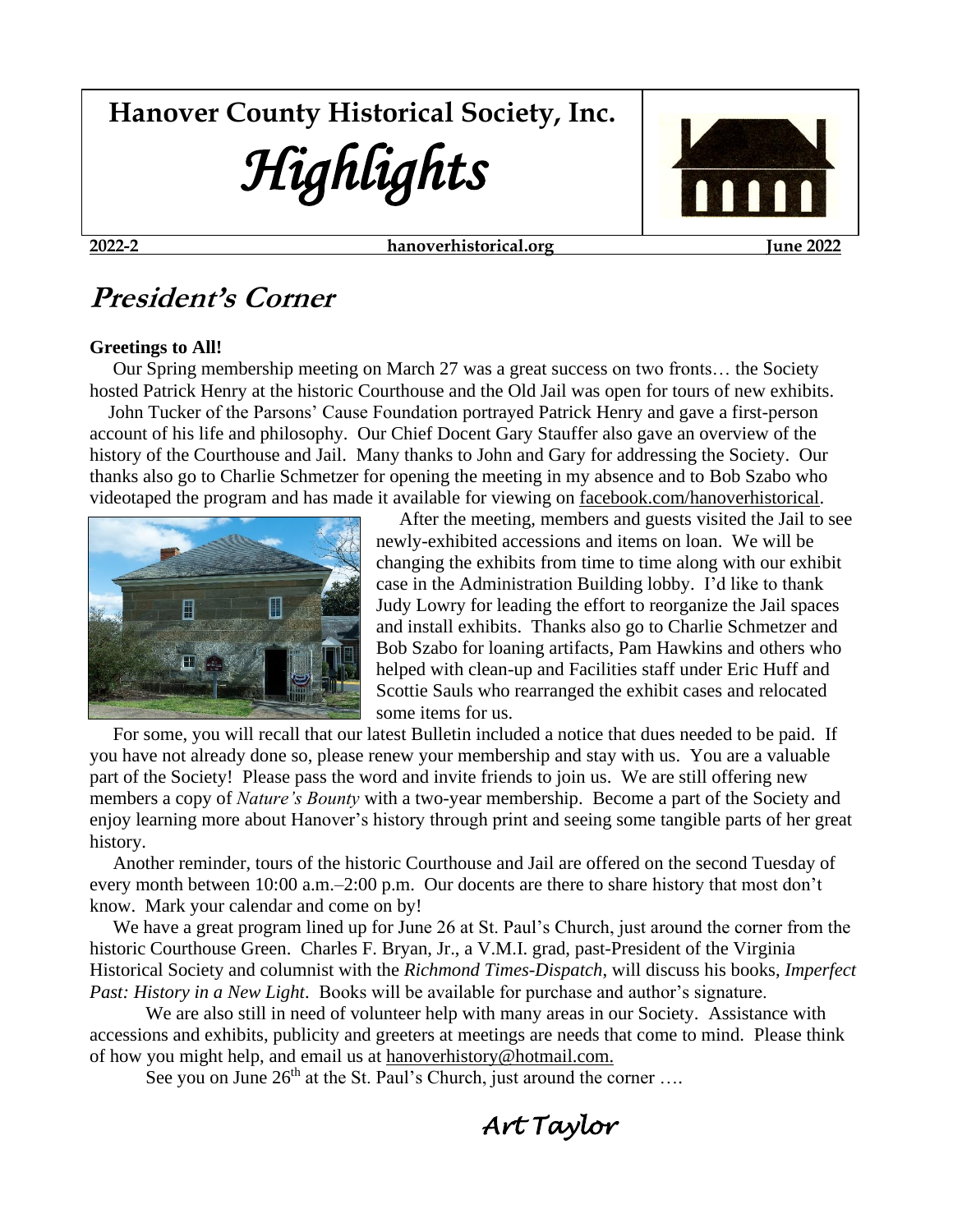

**Join us!**

**Sunday, June 26 at 3:00 p.m.**

**St. Paul's Episcopal Church**

**A Conversation with Charles Bryan Author of Imperfect Past: History in a New Light**

**In his essays, Bryan challenges many assumptions about the past. Once simplistic stories have become more complex, but at the same time, more compelling and provocative.**

**Charles F. Bryan Jr., well-known to Richmonders, is a noted Virginia historian, featured columnist for the Richmond Times-Dispatch, and former President of the Virginia Historical Society (now Virginia Museum of History & Culture).** 

**Arrive early as seating is limited. Light refreshments will be served after the program. St. Paul's is located at Hanover Courthouse at the intersection of Rts. 301 & 54.**

**The Old Stone Jail on the Courthouse Green will be open after the program. Stop by to see our newly-designed exhibit space!**



### **Save the Date! Sept. 13**

**Plan to attend our Member-Guest Social on Tuesday evening, Sept. 13. We will honor a deserving recipient with our Patrick Henry Leadership Award!** 

**Special invitations will be mailed prior to the event. Location TBA.**





A**uthor Charles F. Bryan Jr.**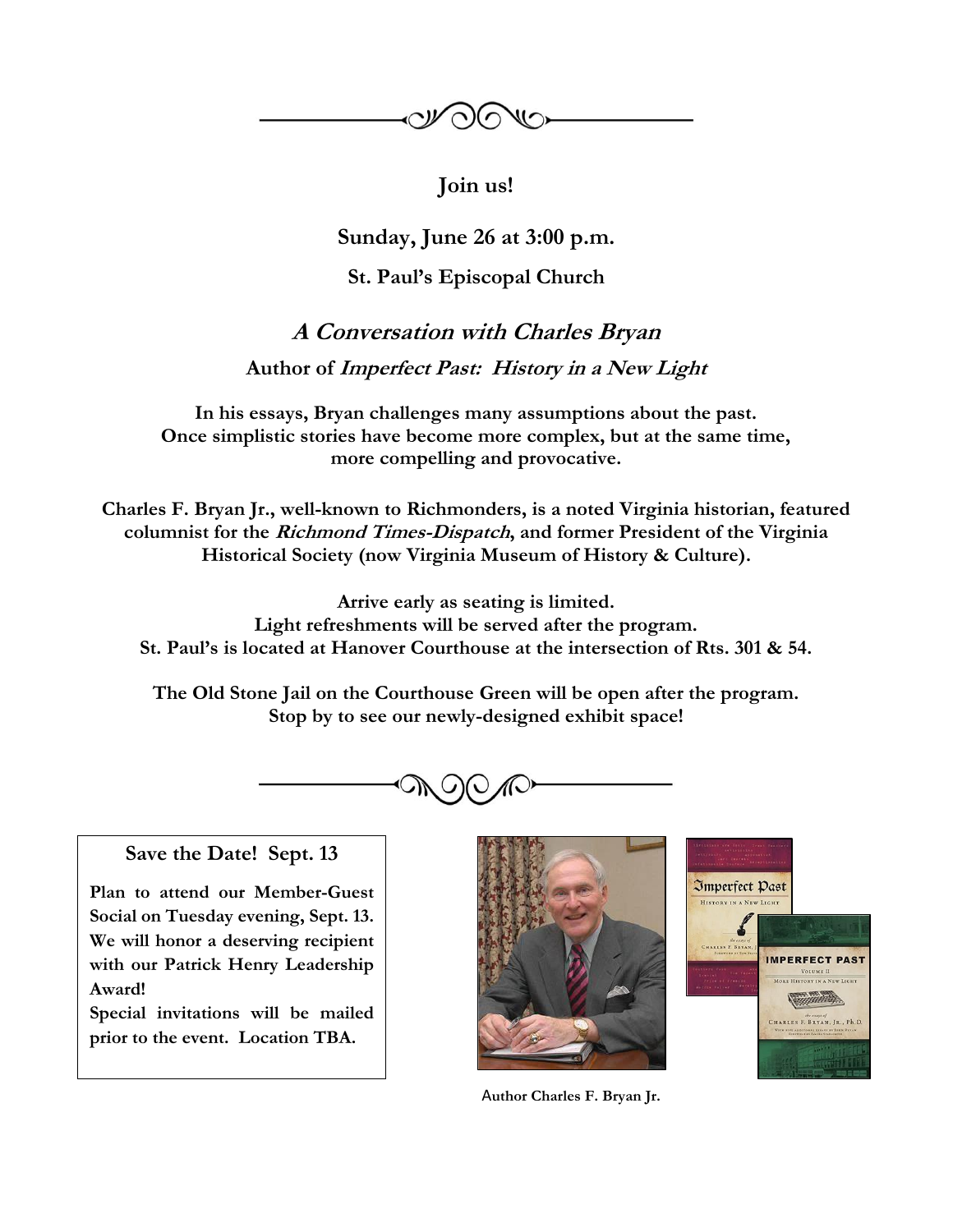

#### **Patrick Henry Visits Hanover Courthouse**

In March, the Society hosted Patrick Henry, portrayed by **John Tucker**, who gave a riveting overview of the patriot's life and philosophy. His stirring views on freedom and liberty were eloquently spoken once again within the Courthouse walls.

Visit **facebook.com/hanoverhistorical** to view our March 27 program videotaped by **Bob Szabo**.

The Society's Chief Docent, **Gary Stauffer**, also gave an overview of the history of the Courthouse and Old Stone Jail. The Courthouse and Jail are open on the second Tuesday of each month between 10 a.m. and 2 p.m. Gary, **Peter Hempfling** or other docent from the Society will be on site for tours. Stop by to learn more about the Courthouse and Jail! Contact the Society at [hanoverhistory@hotmail.com](mailto:hanoverhistory@hotmail.com) to schedule a group tour.





After the program, members and guests visited the Jail to see newly-installed exhibits. Artifacts from the Society's collection as well as loaned items were on display in the two first-floor rooms.

**Charlie Schmetzer**, our Program V-P, shows artifacts recovered from County sites to **Anne Cross** of the Program Committee. **Lindsay Ryland**, also of the Program Committee, and Society Historian **Judy Durant** provided refreshments after the meeting.

The reproduction uniform and sword which can be seen in the

background is typical of those worn by the Virginia Regiments of the Continental Line. Thanks to Lion Heart Filmworks for loaning the uniform for the exhibition opening.

#### **Jail Break!**

Did you know that in the 1930's three prisoners escaped from the old jail by pushing out one of the blocks on the second floor? They used spoons to scrape the mortar from a block on the side facing the library. One escaped prisoner returned later in the day because "he had nowhere else to go." Eventually the other two were also returned. That limestone block can be seen outside the jail by the directional sign which faces Rt. 301.